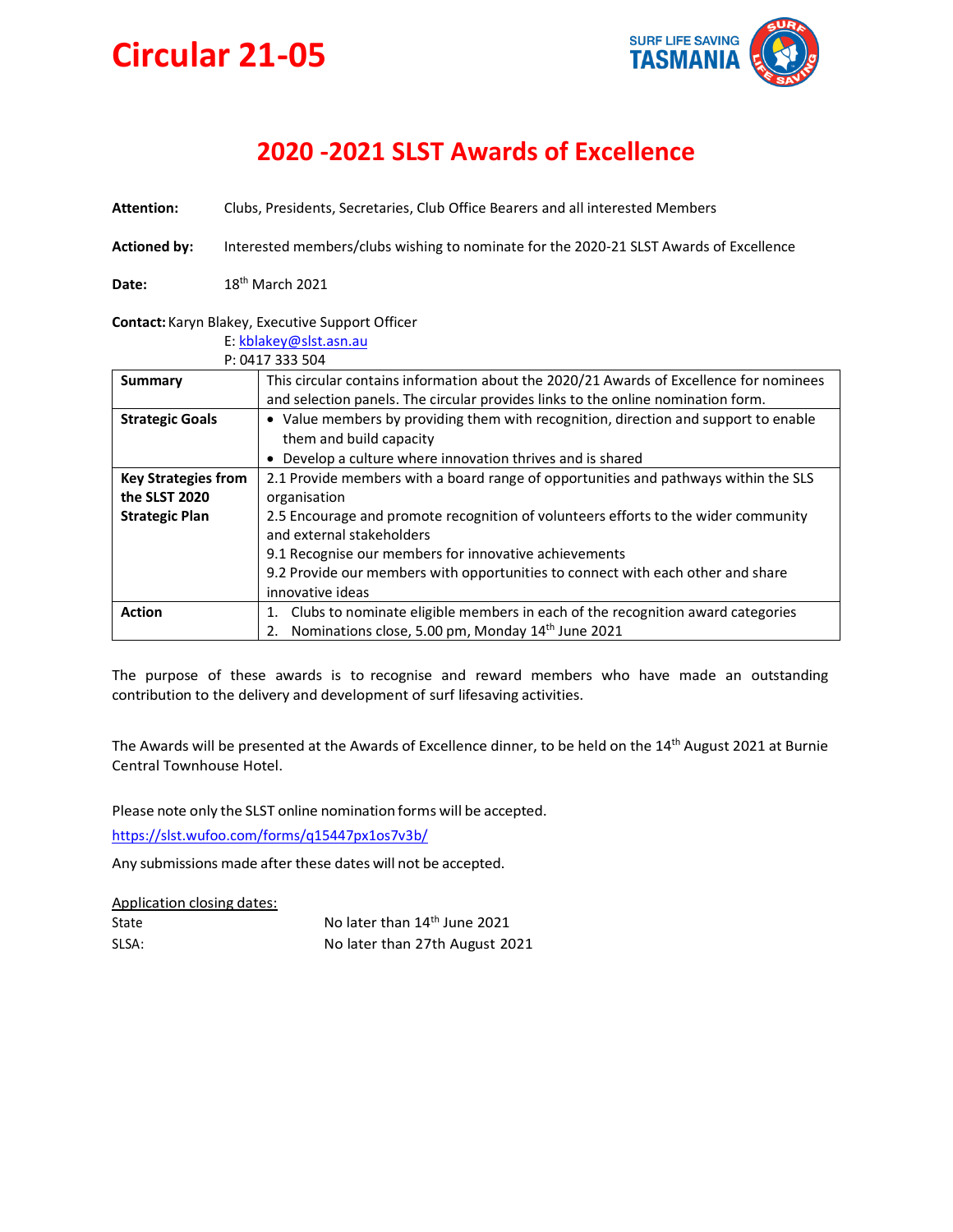

# **Section 1 – General Conditions**

### **General notes**

- □ All nominees must be SLSA financial members (or affiliated organisations). Nominations should focus on activities during the 2020/21 Surf Life Saving season, from  $1^{^{\circ}}$  July 2020 – 30<sup>th</sup> June 2021.
- □ Where ages are mentioned, thisrefersto the members age as at 30 September in the 2020/21 season.
- □ Winners may be called upon to act as ambassadors of Surf Life Saving, both within the organisation and to external audiences.
- □ SLST will accept one award nominee from each Club/VMR, per category to ensure the process is streamlinedandtransparent.
- □ If you require further support, enquiries should be directed to; Karyn Blakey, Executive Support Officer, SLST – 0417 333 504 or [kblakey@slst.asn.au](mailto:kblakey@slst.asn.au)

#### **Guidelines for submission**

- □ Clubs/VMR's are required to complete and submit an *online [nomination](https://slst.wufoo.com/forms/q15447px1os7v3b/) form* by 14<sup>th</sup> June 2021.No nominations will be accepted via email or post.
- □ Clubs/VMR's must follow the Nomination Process for the relevant award (found in Section 3 ofthe circular).
- □ Nominations are to include a digital profile image of the nominee (for the individual awards) or logo (for 'Club of the Year' and 'Community Education Program of the Year') via the online nomination form. Please ensure all nominee photographs are from the shoulders up.
- □ Clubs /VMR's are submit their completed nominations by the closing date. State will be submitted online to SLSA as finalists for consideration for the national award.

#### **Selection Process**

All finalistsfor the state awards will go through a selection panel which will involve a review ofapplications.

Finalistsfor the 'Surf Lifesaver of the Year, Volunteer of the Year, Youth Surf Lifesaver of the Year and Club of the Year will be requiredto participate ina face to face interview.

Club of the Year nominees will participate in a face to face interview and should prepare a presentation for the selection panel, details of which will be available following the close of nominations. The selection panel will determine a winner from both a review of the application and the interview/presentation.

Interviews will be held either face to face or via video link on the weekend of the 26<sup>th</sup> and 27<sup>th</sup> June 2021, times and venue to be confirmed.

Members who are required to travel to attend their interview will be supported by either of these two options:

Subject to demand, SLST will provide a bus to transport nominees to the venue and return,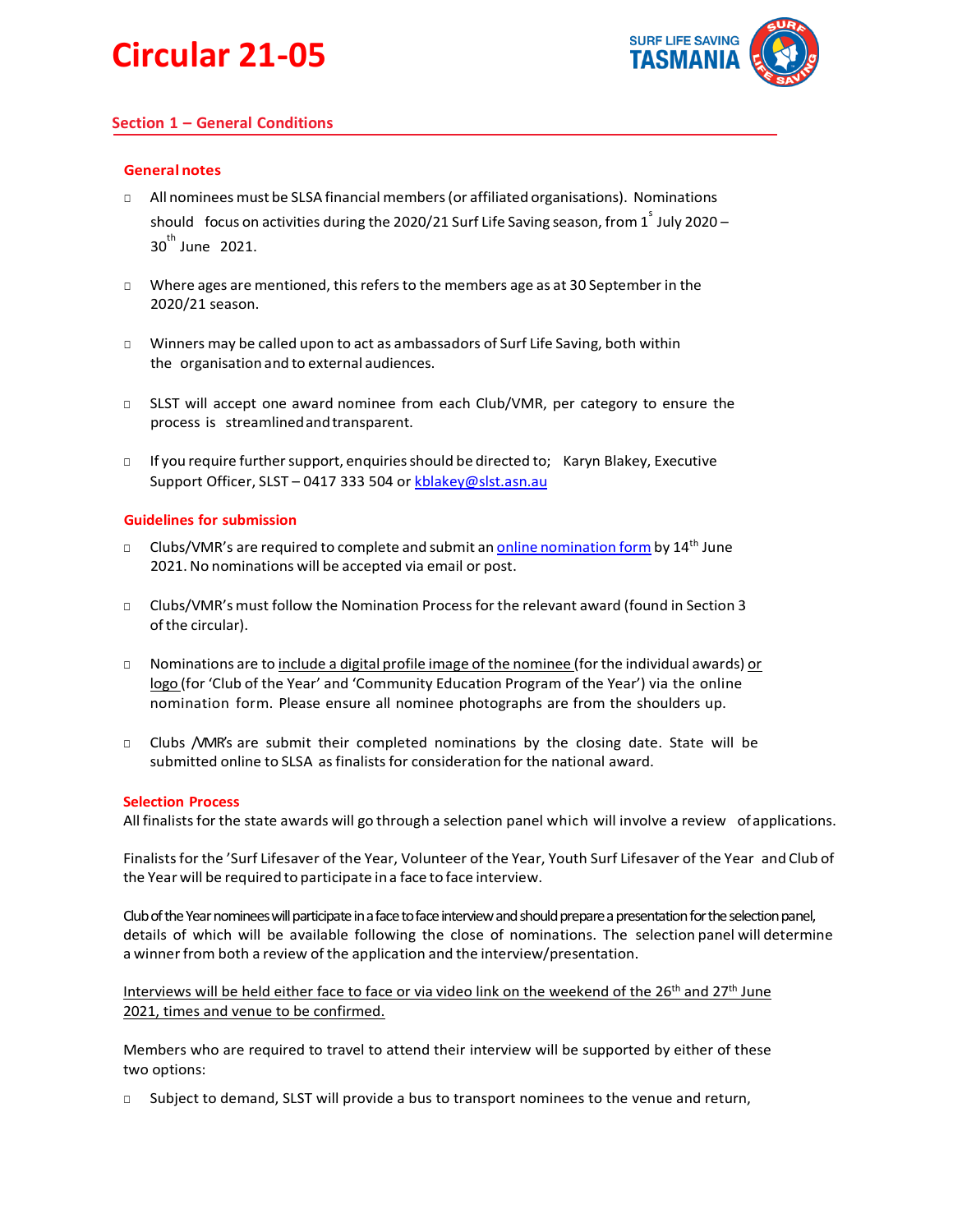

with designated collections points along the highway; or

□ SLST will provide a fuel subsidy to nominees who wish to car pool and travel with other nominees.

#### **Section 2 – Summary of Awards**

#### **Surf Lifesaver of the Year**

An active patrolling member who has made an outstanding contribution to the delivery and development of surf lifesaving frontline services.

#### Y**outh Surf Lifesaver ofthe Year**

An active patrolling member under the age of 21 who has made an outstanding contribution to the delivery and development of surf lifesaving frontline services.

#### **Lifeguard of the Year**

An Australian Lifeguard Service Lifeguard who has made an outstanding contribution to the delivery and development of lifeguard services.

#### **VolunteeroftheYear\***

An impressive member who has made a difference through their volunteering efforts.

#### **Club ofthe Year**

An outstanding SLS-affiliated club that is committed to improving the experience of its members, providing a safer environment forthe community, and improving club operations.

#### **AthleteoftheYear\*\***

An athlete aged 15 or older who has achieved sporting excellence in Open Aged Competition.

#### **Youth Athlete of the Year\*\***

An athlete aged between 15-18 who has achieved sporting excellence in Youth and/or Open Aged Competition.

#### **Team of the Year\*\*(SLST award category only)**

An athlete team who has achieved sporting excellence in Youth and/or Open Aged Competition.

#### **Coach of the Year**

An accredited coach who has made a significant contribution to athlete performance at a state, national and/or international level, to the development of athletes in SLS activities outside of surf sports, and to the educational development of other coachesin SLS.

#### **Official of the Year**

An accredited surf sports official who has made a significant contribution to both officiating at a state, national and/or international level, and to the educational development of other officials in SLS.

#### **Trainer of the Year**

An endorsed Trainer who is passionate about building the skills of others, consistently delivers a positive learning experience, and who encourages other members to engage in the delivery of training.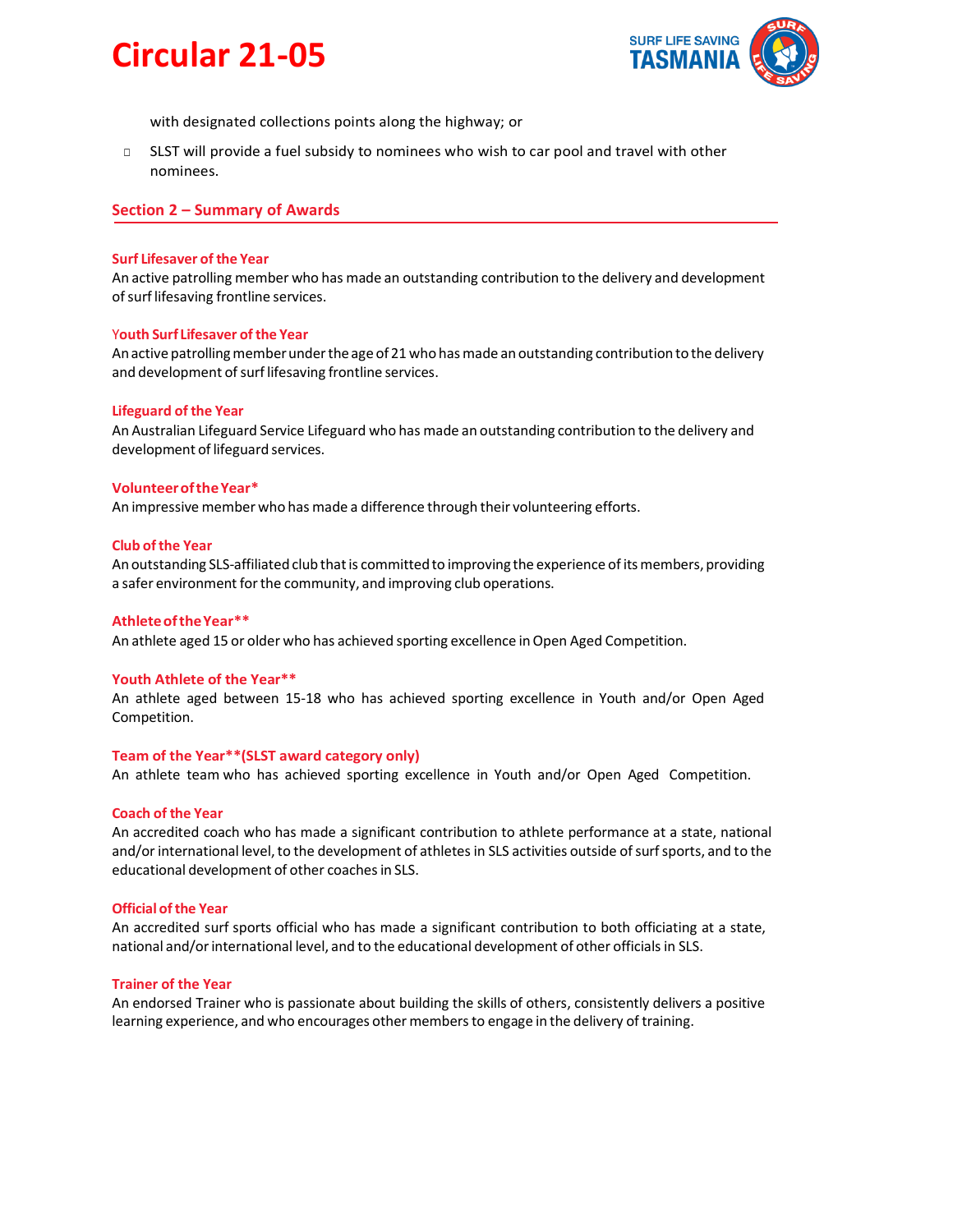

#### **Assessor of the Year**

An endorsed Assessor who is passionate about building the skills of others, consistently delivers a positive and supportive assessment experience, and who encourages other members to engage in training or assessment.

#### **Community Education Program of the Year**

A SLS-delivered activity or program which has significantly contributed to the organisation's mission of saving lives, creating great Australians and building better communities.

#### **Innovation Award\*\*\***

A well-researched concept, piece of equipment, program or event which is/has been implemented to improve any facet of Surf Life Saving.

\*Applications that focus on significant achievements in one particular area may not be considered if this area is also covered by other awards (e.g. Lifesaver, Coach, Official, Trainer and Assessor of the Year).

\*\*Ayouth aged competitor(i.e. aged 15 to 18 years as at 30 Septemberin a season) may be nominated for both the Athlete of the Year and Youth Athlete of the Year. However, only results achieved in Open Age Events and Open Age Teamrepresentation are considered for Athlete of the Year Award.

\*\*\* The innovation may have been developed in conjunction with an external body/sponsor, but must be owned by a member or group of members of an affiliated SLS club.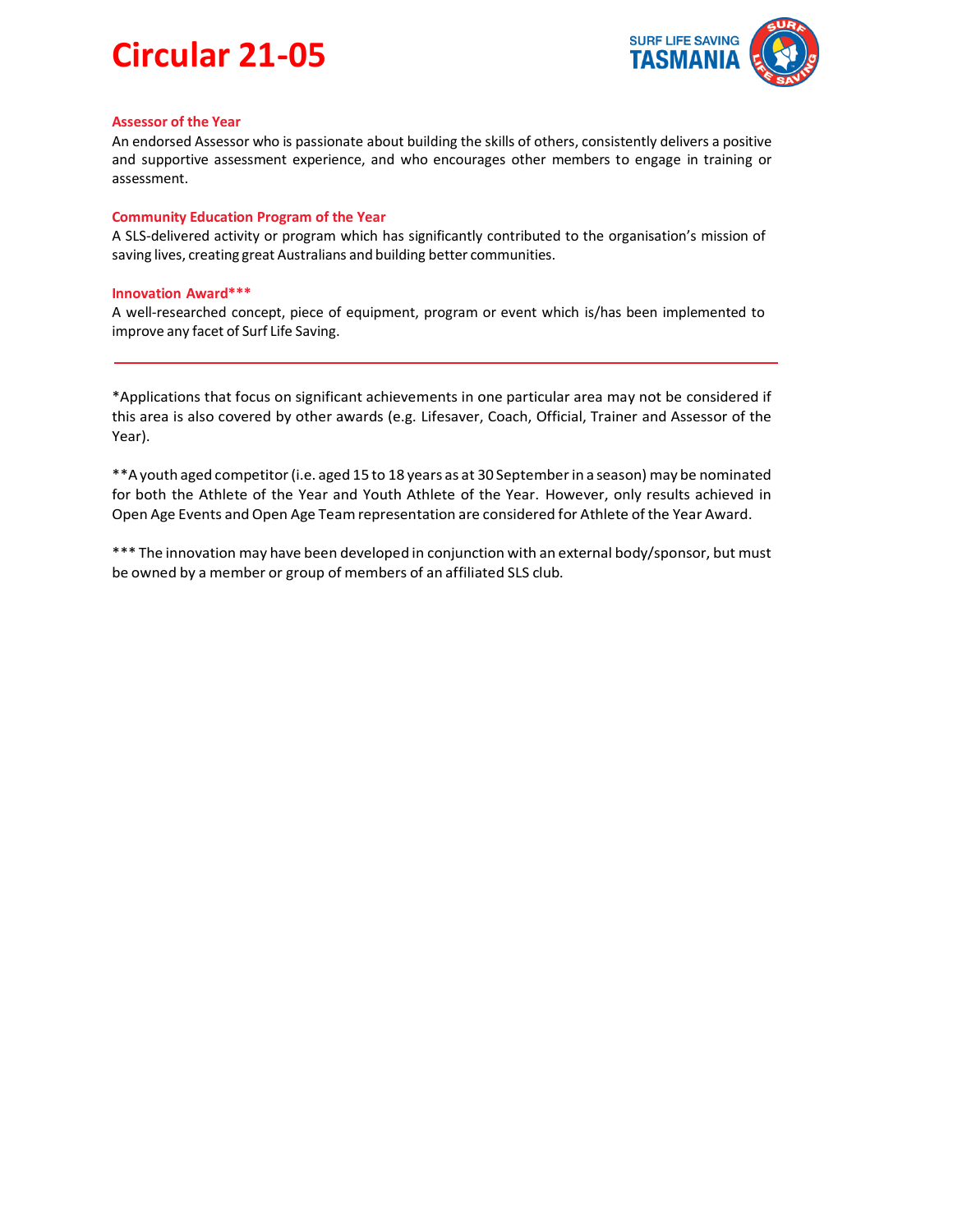

# **Section 3 –Nomination Process**

# **Volunteer and Program/Innovation Awards**

- □ Surf Lifesaver of the Year
- □ Youth Surf Lifesaver of the Year
- □ Volunteer ofthe Year
- □ Lifeguard of the Year
- □ Coach of the Year
- □ Official of the Year
- □ Assessor ofthe Year
- □ Trainer of the Year
- □ Community Education Program of the Year
- □ InnovationAward

#### How to nominate for the above awards

Complete the **[ONLINE NOMINATION](https://slst.wufoo.com/forms/q15447px1os7v3b/)** and answer the three questions below (with each answer no more than 400 words).

- 1. Tell us about the member/individual or program/innovation being nominated.
- 2. What has been achieved?
- 3. What impact hasthis had, and for whom?

For Surf Lifesaver and Youth Surf Lifesaver of the Year awards, nominations require patrol hours to be uploaded forthe 2018/19, 2019/20 and 2020/21 season (extracted from SurfGuard).

When showcasing member, you may want to consider the questions below to boost the qualityof yournomination…

- □ What relevant positions, roles or responsibilities do they hold?
- □ Have they done something in response to an identified need or problem?
- □ Have they done something new or different to achieve results?
- □ Have they inspired others to think or to do things differently?
- □ Have they had to overcome any challenges to make a difference or achieve success?
- □ Do they model positive and supportive attitudes, behaviours and actions?

When showcasing the achievements of member, programs or innovations, you may want to consider the questions below to boost the quality of your nomination…

- □ What was the motivation or research which drove the program/innovation?
- □ What were the aims and objectives?
- □ What did it look like (location, duration, resources required etc.)?
- □ How was it evaluated to ensure it achieved its aims and objectives?
- □ Were there any challenges which needed to be overcome to achieve success?
- □ You may wish to attach photographs, include links to any promotional material created or media coverage received.